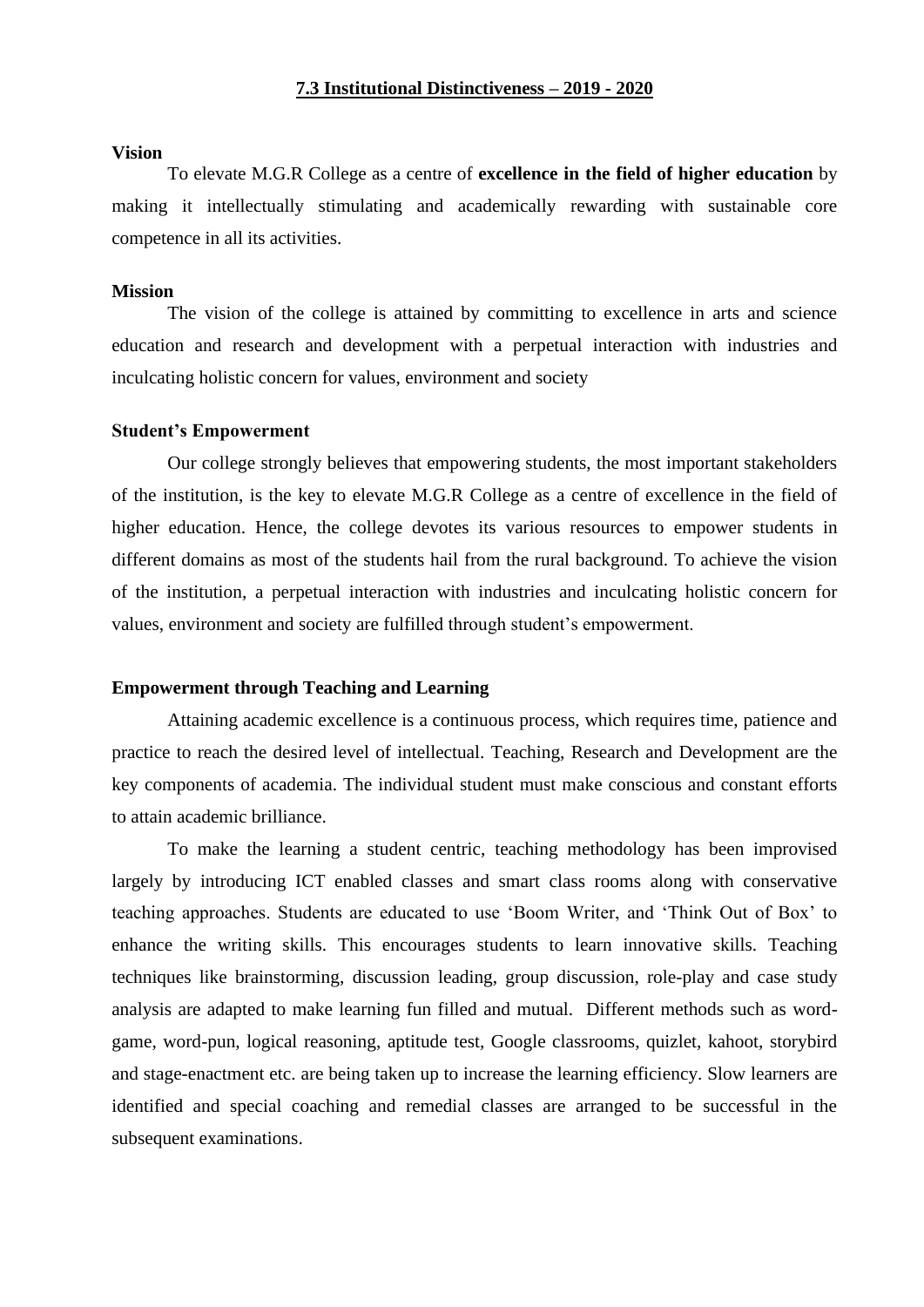# **Empowerment through Research & Development**

Research departments of our college have elevated the research environment to a significant level compared to the past academic years. PG & Research Centre in Biotechnology facilitated 2 scholars to complete their Ph.D Viva Voce To keep abreast in the field of research, faculty members attended 02 international and 11 national conferences, 17 state level and local seminars in the current academic year. 42 research articles were published in peer-reviewed journals. **CSIR** & **TNSCST Sponsored 8 th National Conference on Emerging Trends and New Challenges in Biotechnology – An insight to Environmental Toxicology** on  $30<sup>th</sup> \& 31<sup>st</sup>$ January 2020, **Expo 2K19** – **A National level symposium**, organized by Department of Computer Science and FDP on Crash course on phython in association spoken tutorial IIT, Bombay by Department of Computer Science from 26/05/2020 to 30/05/2020 brought men of eminence of various disciplines to our doorstep that empowered our students and staff members in the field of Eco-Biology, advanced domains of IT.

# **Empowerment through Training and Placement Cell**

Orientation, grooming and life skill trainings for first year students have brought down their learning inhibition and made them flexible. Subsequently, the II year students were drilled in communication skills, essay writing and aptitude. For final year students, trainings on interview skills, group discussion, and mock interviews empower them to be confident enough to appear both on and off campus drives. Because of the above-mentioned rigorous training methods, our college is one of the top 3 colleges in placements under Periyar University affiliated colleges. TCS BPS identified and awarded us the "Most valuable partner" in the yester years and provided a sizeable number of training programmes for the students. Minimum 20 major recruiters like TCS BPS, IT, WIPRO IT, Infosys BPO & IT, Mphasis visit our campus regularly for the recruitment. **New Collar Employability Skills Programme by IBM & NASSCOM Foundation** through I Primed education paved the way to students to acquire skills in Data Sciences free of cost

#### **Empowerment through Extension Activities**

Academic empowerment of students improves their technical skill set but moulding them as a responsible citizen with strong social concern is the need of the hour. Our college with fullfledged 2NSS units, YRC, RRC and Eco-Club have been serving the society for many years.200 units of blood were donated by volunteers to the needy through Govt. Hospital Blood Banks in the academic year. Under *SwachhBharat* **Abhiyan (SBA)** scheme, a cleaning work was carried out in NSS Units adopted village Thorapalli for three days.